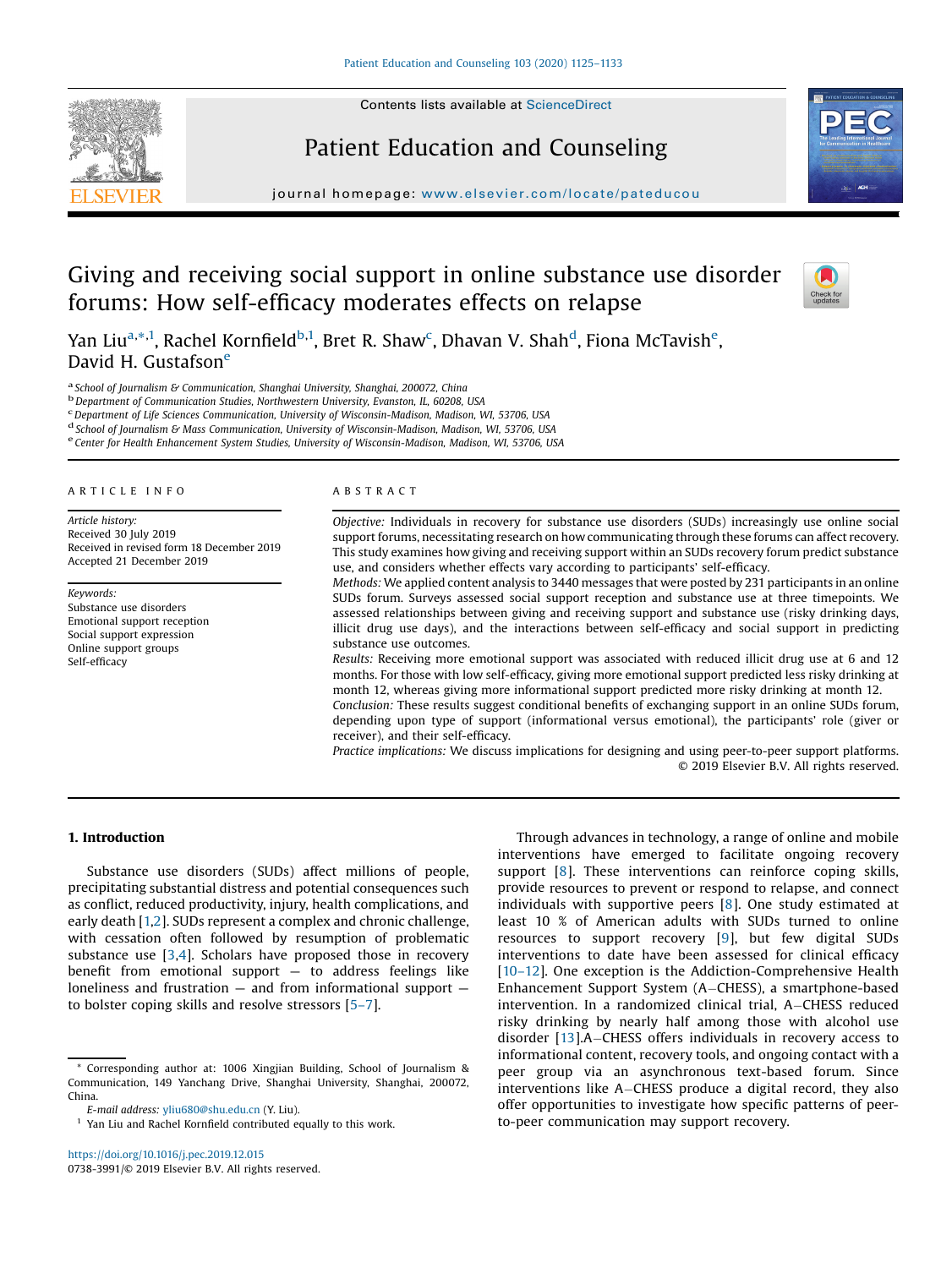In this study, we examine the role of social support in recovery among users of the  $A$ -CHESS system. While social support has been indicated as broadly helpful in recovery, it remains unclear how emotional and informational forms of support contribute. Furthermore, research typically focuses on benefits of receiving support, but individuals in recovery also routinely act as support providers. Prior work suggests that helping others can have benefits in peer-to-peer contexts [[14,15](#page-6-0)].

It is also unclear how effects of exchanging social support are influenced by individuals' self-efficacy. Self-efficacy has been a reliable psychological contributor to initiating and maintaining behavior change [[16](#page-6-0),[17](#page-6-0)], including in SUDs [[18](#page-6-0)]. Yet prior findings are inconsistent regarding relative benefits of receiving social support for those with higher versus lower self-efficacy [[19,20\]](#page-6-0). As far as giving support, it is possible that individuals with lower selfefficacy might feel burdened or conflicted by helping others while managing their own recovery [[21](#page-6-0)].

This study combines survey data and content analysis of messages exchanged within an online SUDs support forum, to examine substance use outcomes associated with receiving and giving emotional and informational support. We assess selfefficacy as a potential moderator of these effects.

#### 1.1. SUDs and social support

SUDs often precipitate isolation and loneliness [\[22](#page-6-0)]. These issues may escalate when individuals increase substance use. SUDs interventions can break this cycle by bolstering positive relationships between peers [23–[26\]](#page-6-0), as occurs through Alcoholics Anonymous and Narcotics Anonymous [\[27](#page-6-0)], as well as in recovery centers, behavioral health agencies, and other social services [[28,29](#page-6-0)]. Benefits of peer support include availability of peers compared to professional providers and shared experience that may increase rapport and allow for especially relevant informational support [\[30,31](#page-6-0)].

With advances in Internet connectivity and smartphones, opportunities for peer support in SUDs have expanded [[32](#page-6-0)[,33\]](#page-7-0). Smartphone adoption extends across demographic and social groups [[34](#page-7-0)], including those with SUDs [[35,36](#page-7-0)]. Members of mutual help programs now use smartphones to maintain relationships outside of in-person meetings via voice calls and texting [[37](#page-7-0)]. Peer-to-peer support can also be accessed via online support groups [[38,39](#page-7-0)].

Social support can take various forms, including informational, emotional, tangible, esteem, and social integration support [\[40\]](#page-7-0), with informational and emotional support being frequently offered in support group contexts [41–[43](#page-7-0)]. Evidence suggests benefits of receiving both emotional and informational support. Emotional support (conveying empathy, caring, or concern) helps manage emotional states, and receiving it can play an important role in health, compensating for uncertainty, distress, and stigma [[15](#page-6-0),[44](#page-7-0)–46]. Prior work has also found that receiving emotional support predicts abstinence among cocaine-abusing patients [[7\]](#page-6-0) and reduced needle sharing among drug-injecting patients [\[47\]](#page-7-0). Receiving emotional support in an in-person support group for women with alcohol use disorder also led participants to feel inspired, valued, and listened to [\[46](#page-7-0)].

Informational support includes suggestions or perspectives to guide day-to-day recovery activities [\[46](#page-7-0)]. Given the complexity of SUD recovery (e.g., changing routines, managing cravings, seeking medical care), informational support can play an important role [[5](#page-6-0),[38](#page-7-0)]. Yet, some research suggests it has a narrower realm of usefulness, appealing particularly to those with a rational thinking style [\[48\]](#page-7-0). In addition, informational support may not be useful in relation to uncontrollable stressors  $[49]$  $[49]$  or when support is too "directive" [\[50](#page-7-0)]. Thus, while informational support has shown value, it may be unsuitable in some conditions.

Providing support to others may also bring benefits. Research suggests that altruism can aid in the healing process, possibly because individuals want to feel needed [51–[53](#page-7-0)]. Providing emotional support may also help providers feel more energized and efficacious [\[15](#page-6-0)[,54,55\]](#page-7-0). Giving informational support may facilitate self-reflection and reappraisal of one's own problems [[56](#page-7-0)]. Giving support can also contribute to the strength of a support network that one turns to in times of need [[57](#page-7-0)]. In recovery, giving support may also decrease self-absorption and self-pity [[58\]](#page-7-0). In SUDs, those who help others during recovery show reduced relapse risk relative to non-helpers [58–[61\]](#page-7-0).

Yet giving support does not always benefit helpers. One issue is burnout, where the demands of giving support lead to exhaustion, reduced feelings of personal capability, declining concern for support recipients, and declines in future helping behavior [\[62,63\]](#page-7-0). Providing support may also be burdensome, limiting resources for facing one's own challenges. Thus, caregiving burden may be problematic for those who have serious stressors or less developed skills for managing them.

### 1.2. Self-efficacy and social support in SUDs

Self-efficacy refers to the belief that one can carry out behaviors necessary to achieve a desired outcome [\[64,65\]](#page-7-0). Research shows that self-efficacy influences how people feel, think, and behave, and it is one of the strongest predictors of health behavior change [[66](#page-7-0),[67](#page-7-0)]. It is also important to recognize that self-efficacy is multifaceted and domain specific [\[64\]](#page-7-0). In a SUDs context, selfefficacy refers to confidence that one can successfully avoid relapse [[68](#page-7-0),[69](#page-7-0)]. Given that those with high self-efficacy toward recovery are more likely to expend the needed effort to succeed, a positive association has been found between self-efficacy and recovery outcomes, including abstinence among smokers [[70](#page-7-0)] and reduction of alcohol and illicit drug use [[18](#page-6-0),71–[73\]](#page-7-0).

Effects of receiving social support can vary depending upon individuals' self-efficacy. In one study, those with low self-efficacy benefited more from support, perhaps since they need more encouragement and information [\[74](#page-7-0)]. Similarly, when patients with low self-efficacy had support from counselors in the form of a strong therapeutic alliance, they had abstinence rates comparable to those with high self-efficacy [\[19](#page-6-0)]. This is consistent with research showing that those with low self-efficacy may be more susceptible to external influences [[66](#page-7-0)]. Yet, not all research supports greater effects of social support among those with low self-efficacy. In fact, those with high self-efficacy sometimes benefit greatly from social support reception [[75](#page-7-0)], perhaps because they are more open to support and better equipped to make use of it. Those with low self-efficacy may view social support through a pessimistic lens as a signal of their inadequacy [\[20](#page-6-0)].

Limited research has addressed the moderating role of selfefficacy in support giving. For those with low self-efficacy, the benefits of supporting others (e.g., connectedness, self-reflection) might build confidence and lead to greater investment in recovery, if giving support is not too taxing. However, those who are more confident may be better able to manage the burden of helping or find applications of the help they give to their own recovery.

## 1.3. Hypotheses

Our first hypotheses concern benefits of receiving social support (emotional and informational). Emotional support has been shown to enhance well-being and connections to others, reduce distress, and improve physical health. Other studies suggest benefits from receiving informational support, including through adopting new perspectives and solutions. However, insights mainly come from face-to-face contexts. In this study, we expect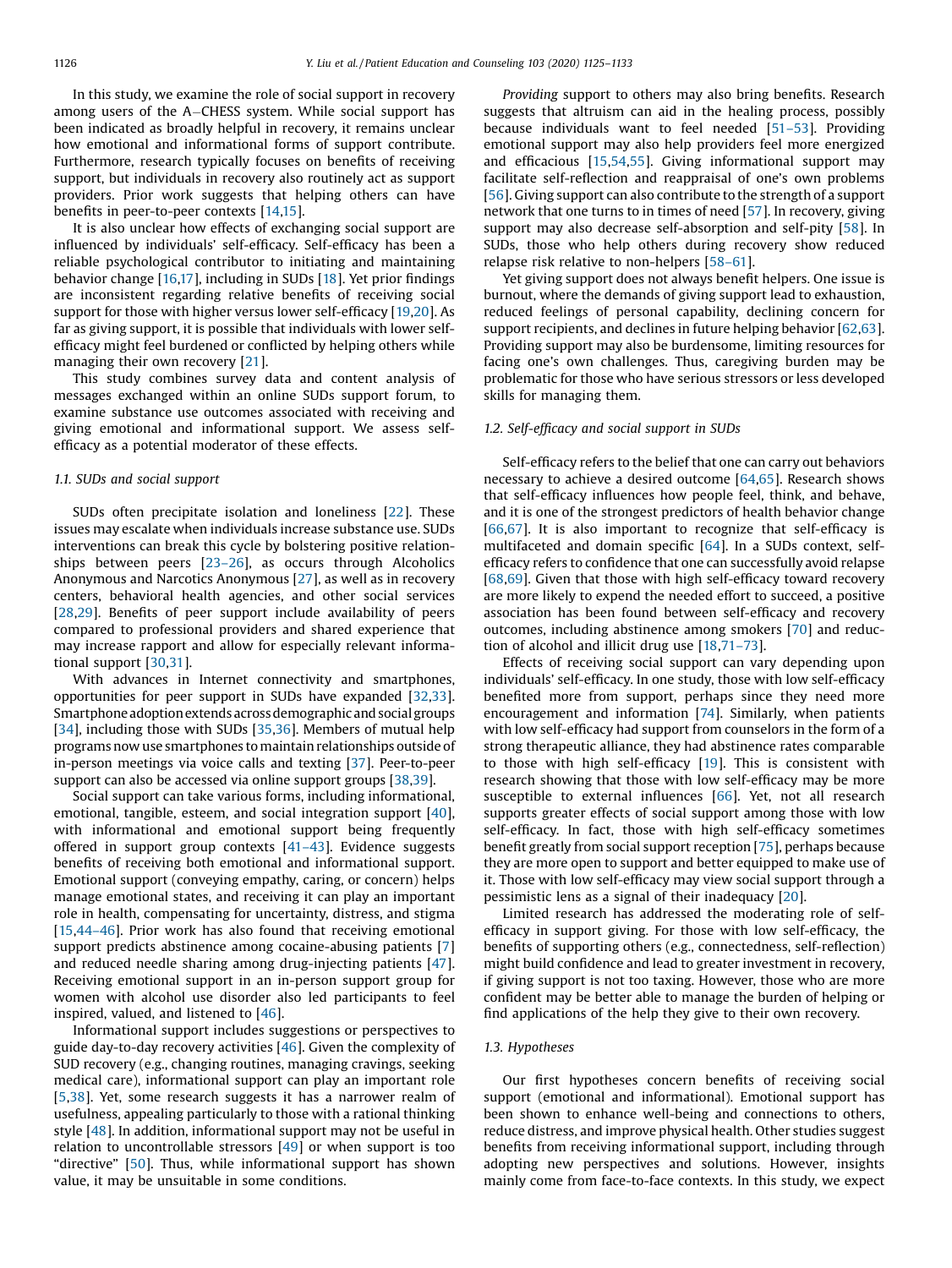positive effects of receiving both emotional and informational support:

Receiving more emotional support (H1a) and informational support (H1b) in an online SUDs support group will be negatively associated with substance use.

Our second set of hypotheses addresses the benefits of giving social support (emotional and informational). Fewer studies have assessed the effects of giving support, but these have largely shown positive effects on coping strategies and emotional well-being [[15,](#page-6-0)[55](#page-7-0)]. We have outlined mechanisms by which providing information could also benefit support givers in their recovery. Therefore, we propose:

Giving more emotional support (H2a) and informational support (H2b) through online SUDs support groups will be negatively associated with substance use.

Prior literature is mixed regarding the role of self-efficacy in conditioning the effect of receiving and giving social support. We therefore formulate research questions about how self-efficacy might moderate these effects:

RQ1: What role does self-efficacy play in moderating the relationship between receiving social support and substance use, including emotional (1a) and informational support (1b)?

RQ2: What role does self-efficacy play in moderating the relationship between giving social support and substance use, including emotional (2a) and informational support (2b)?

## 2. Methods

## 2.1. Study context

Data come from a smartphone-based relapse prevention system (A-CHESS) designed to help individuals manage SUDs [[76](#page-7-0)]. A–CHESS offers interactive coping skills training, tools for addressing high-risk situations, links to recovery resources (e.g., 12-step meetings) and access to peer support via a text-based discussion forum. Results from a trial of the system reported elsewhere show that participants who received the system reduced their risky drinking and illicit drug use over six months [\[77](#page-7-0)].

The present study draws from an implementation trial, in which participants were enrolled via their primary care provider. The research team retained a record of each participant's username, and an associated numeric identifier. All uses of the study app were logged alongside the study identifier, as were all completed survey measures. To conduct our analyses, we used the study identifier to merge the messages exchanged within the discussion forums, system use logs, and survey data.

# 2.2. Participants

Three federally qualified health centers enrolled patients  $(>18$  years) with SUDs diagnoses, absent severe psychotic disorders or current acute medical problems requiring inpatient treatment, who provided informed consent in English. A provider helped each participant to download the study app and to set up an account, associated with a unique study identifier. This study focused on 231 participants who posted messages during their 12 months of access to the system, with 189 (83 %) of these participants completing a six-month survey and 135 (59 %) completing a 12-month survey to assess substance use outcomes.

## 2.3. Content coding

Support reception was self-reported on surveys; support giving was not. To understand the extent of support giving, we applied a content codebook to messages posted by each participant. The 231 patients generated 14,393 messages during their 12 months on study. For those posting under 24 messages, we coded all of them. For those posting more, we randomly sampled 23. In total, this resulted in 3440 messages (nearly 24 % of the total) coded for presence of social support.

All replies to the initial message in a thread were coded for whether they offered social support and, if so, the type(s) offered: emotional and/or informational (see below). If both were offered in the same message, both codes were applied. In an overlapping sample of 500 messages, intercoder reliability estimates between two trained coders were deemed acceptable [\[78\]](#page-7-0), with a Cohen's Kappa of 0.73 for emotional support and 0.78 for informational support.

#### 2.3.1. Emotional support

Emotional support refers to messages that lead the recipient to believe he or she is understood, admired, respected, loved, and/or that others are available to provide caring and security. For example: "I want the best for you!"

## 2.3.2. Informational support

Informational support refers to information, knowledge, and/or advice to help the recipient understand the world and adjust to changes within it. For example: "Exercise helps for anxiety."

## 2.4. Person-level support giving

Like prior studies [\[55](#page-7-0)], we generated person-level data from the coded messages by 1) summing, for each participant, the number of messages of each type (informational or emotional), and 2) dividing by the total number of coded messages for that individual. For instance, if 23 messages were sampled for a participant, and 15 exhibited emotional support, emotional support giving would be 15/23. While some prior work has simply counted the number of messages falling in a content category [[79](#page-7-0)], we used percentage of total messages to capture the rate at which an individual focused on support-giving [\[55,80\]](#page-7-0). The mean rate at which messages conveyed emotional support was  $0.343$  (SD = .246) in the first six months, and 0.291 (SD = .211) over twelve months. The mean rate of conveying informational support was  $0.196$  (SD = .206) in the first six months, and  $0.199$  (SD = .203) over twelve months.

## 2.5. Action log data

Each study participant had a unique login allowing the research teamto automaticallycollectapplicationusage data in serverlogfiles for later analysis. For each user, we summed their total hours spent on system use from pretest to six months  $(M = 9.899; SD = 13.267)$  and from pretest to 12 months ( $M = 15.281$ ; SD = 34.352).

## 2.6. Survey data

Content-coded messages were combined with multi-wave survey data from baseline (in person), and follow-ups at six months and 12 months (by phone).

## 2.6.1. Social support reception

For emotional support reception, participants responded on a 5-point Likert scale (1=Never, 5=Nearly always) to the following: "I've been getting emotional support from others dealing with substance abuse"  $(M = 3.77, SD = 1.298$  at six months;  $M = 3.7$ ,  $SD = 1.434$  at 12 months). For informational support reception, participants responded on the same 5-point Likert scale to the following: "I can get information from others dealing with substance abuse" ( $M = 4.14$ ,  $SD = 1.125$  at six months;  $M = 4.16$ ,  $SD = 1.289$  at 12 months).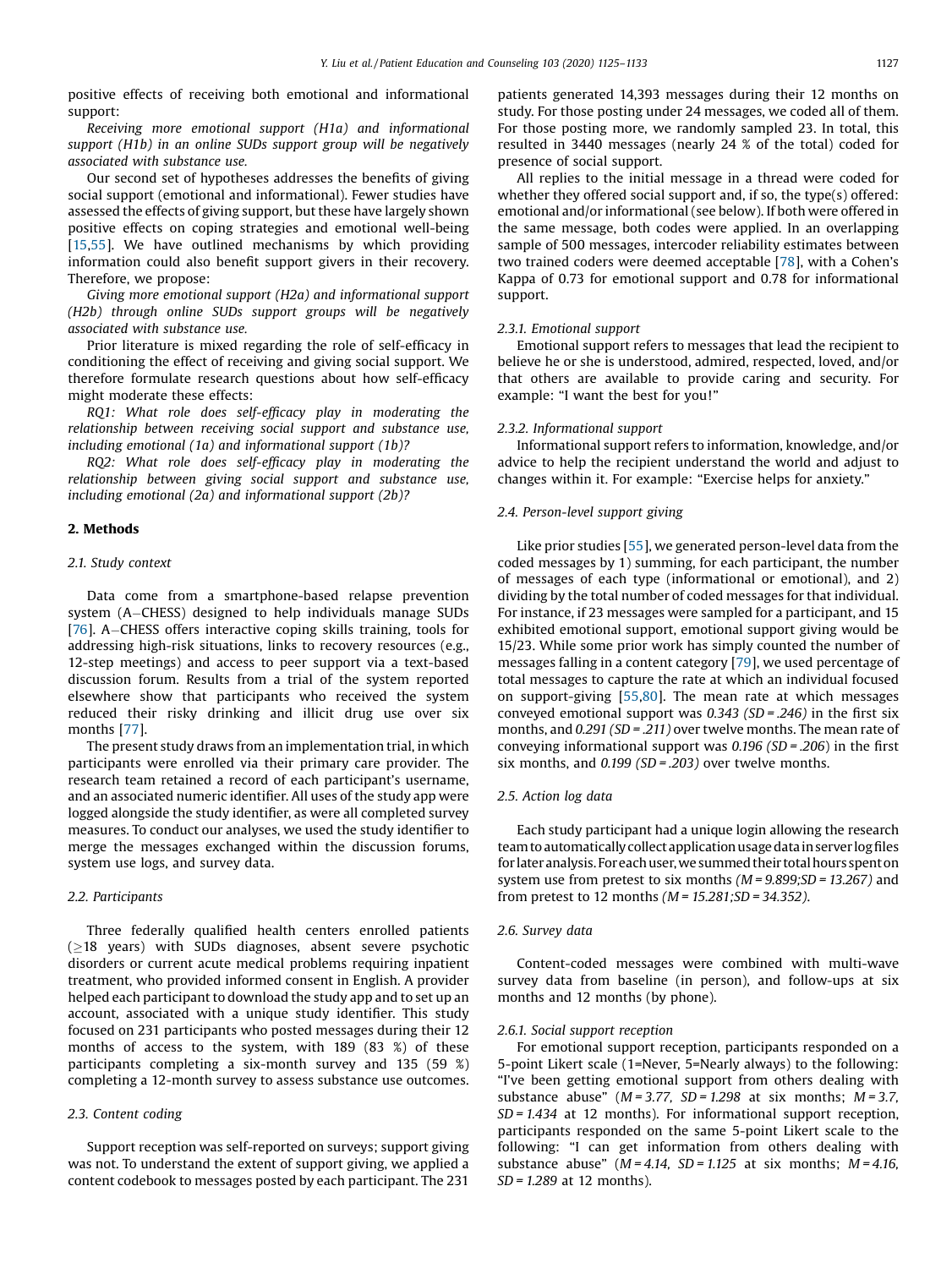#### 2.6.2. Self-efficacy

Self-efficacy was measured by asking participants to respond, on a 10-point scale (1=not at all confident, 10=extremely confident), to the following: "How confident are you that you will be completely abstinent in one year?" ( $M = 7.39$ , SD = 2.394 at pretest; M = 7.81, SD = 2.405 at six months; M = 7.71, SD = 2.302 at 12 months).

## 2.6.3. Risky drinking days

The study defined risky drinking days as days when participants drank to excess. Participants reported their number of risky drinking days in the previous 30 days ( $M = 3.76$ , SD = 5.78 at pretest;  $M = 2.84$ , SD = 1.89 at six months;  $M = 3.37$ , SD = 7.94 at 12 months).

#### 2.6.4. Drug use days

Drug use days were measured by asking participants to report the number of days that they used illegal/street drugs (e.g., cocaine, heroin) or abused prescription medications in the previous 30 days  $(M = 3.02, SD = 7.378$  at pretest;  $M = 2.41, SD = 6.55$  at six months;  $M = 1.20$ ,  $SD = 4.63$  at 12 months).

#### 2.7. Analysis

To test our hypotheses and research questions, we performed hierarchical Ordinary Least Square (OLS) regression analyses. Demographic variables and substance use at pretest were entered in the first block, followed by a second block with time spent in <sup>A</sup>CHESS, and <sup>a</sup> third block with self-efficacy at pretest. The fourth block included social support exchange. Finally, four interaction terms were entered to test if recovery self-efficacy moderated effects of giving and receiving social support. All interaction terms were constructed by multiplying standardized values of the main effect variables<sup>2</sup> [[81](#page-7-0)]. Since substance use outcomes (risky drinking and illicit drug use days) were right skewed, we used square root transformation to approximate the normal distribution [[82](#page-7-0)].

#### 3. Results

## 3.1. User profile

Of the 231 participants who posted messages over the course of a year, 53 % were male, and 66 % were white or Caucasian. The mean age was 42 years ( $SD = 10.69$ ). For education, 3.5 % never attended high school; 47.6 % had some high school or a high school diploma; 49.0 % completed some college or higher.

## 3.2. Main effects

H1a and H1b predicted that receiving emotional and informational support would predict less substance use. H1a was partially supported: receiving emotional support was significantly associated with reduced drug use at six months ( $\beta$ =-0.250, p < .01) and 12 months ( $\beta$ =-.307,  $p < .01$ ) [\(Table](#page-4-0) 2) but unassociated with risky drinking. H1b was not supported: receiving informational support was unrelated to risky drinking or drug use at either timepoint.

H2a and H2b predicted that giving emotional and informational support would predict less substance use. These hypotheses were not supported; giving emotional and informational support did not have effects on alcohol and drug use at either timepoint [\(Table](#page-4-0) 1).

#### 3.3. Self-efficacy as a moderator

RQ1 and RQ2 investigated the role of self-efficacy in the relationship between substance use and support reception and expression, respectively ([Table](#page-4-0) 2). For RQ1, self-efficacy did not moderate the relationship between support reception and substance use outcomes at either timepoint.

As regards RQ2, we found significant interaction effects between self-efficacy and both informational and emotional support provision in predicting risky drinking days at 12 months (self-efficacy  $*$  informational support provision:  $\beta$ =-0.239, p < .01; self-efficacy  $*$  emotional support provision:  $\beta = .174$ ,  $p < .05$ ; see [Table](#page-4-0) 1). Greater informational support provision was negatively associated with risky drinking for those with higher self-efficacy, but positively associated with risky drinking for those with lower self-efficacy [\(Fig.](#page-5-0) 1). Post hoc tests (Tukey HSD) found those with lower self-efficacy had significantly more risky drinking days at 12 months than those with higher self-efficacy when providing higher levels of informational support. Conversely, those with lower selfefficacy showed reduced risky drinking when providing more emotional support [\(Fig.](#page-5-0) 2). Post hoc tests found that risky drinking days at 12 months were significantly higher among those with low self-efficacy who provided less emotional support relative to the three other groups.

## 4. Discussion and conclusion

## 4.1. Discussion

This study investigated effects of online social support exchange patterns on SUDs recovery outcomes, and explored the moderating role of self-efficacy. Receiving more emotional support was associated with reduced drug use both at six and 12 months. On the other hand, giving social support did not have main effects on substance use; instead, effects of giving support on risky drinking were contingent on helpers' self-efficacy. Those who had higher self-efficacy reduced their risky drinking when they provided informational help, whereas those who had lower selfefficacy reduced their risky drinking when they provided emotional support.

## 4.1.1. Support reception

Our findings related to receiving emotional support are consistent with prior work. Receiving emotional support is important in recovery since individuals must continuously cope with triggers, stress, and negative emotional states [83–[85\]](#page-7-0). Receiving emotional support may buffer those with SUDs from effects of these stressors and compensate for feelings of isolation [[86](#page-7-0)]. Studies in face-to-face treatment also found that higher levels of emotional support reception were associated with abstinence from drugs and alcohol [[7,](#page-6-0)[47,87](#page-7-0)]. However, this study only replicated these beneficial effects of receiving emotional support in reducing drug use; support reception was not related to risky drinking.

Our results did not find effects of receiving informational support, which may be consistent with work showing that such support may have a relatively narrow realm within which it is helpful [48–[50\]](#page-7-0). In a SUDs context, past work also shows less gratitude expression after receiving informational relative to emotional support [[88](#page-7-0)]. Participants in recovery groups may primarily be dealing with feelings of loneliness and uncertainty issues that might not be optimally addressed by information [[40\]](#page-7-0). In addition, compared to the need for emotional support, the need for informational support may be short-term and fulfilled in a single interaction [\[89](#page-7-0)].

 $^{\rm 2}$  To address possible multicollinearity between out multiple interaction terms, we also tested versions of the same model where we added each interaction term separately. The results were substantively the same, except one more sig result that supports our hypothesis.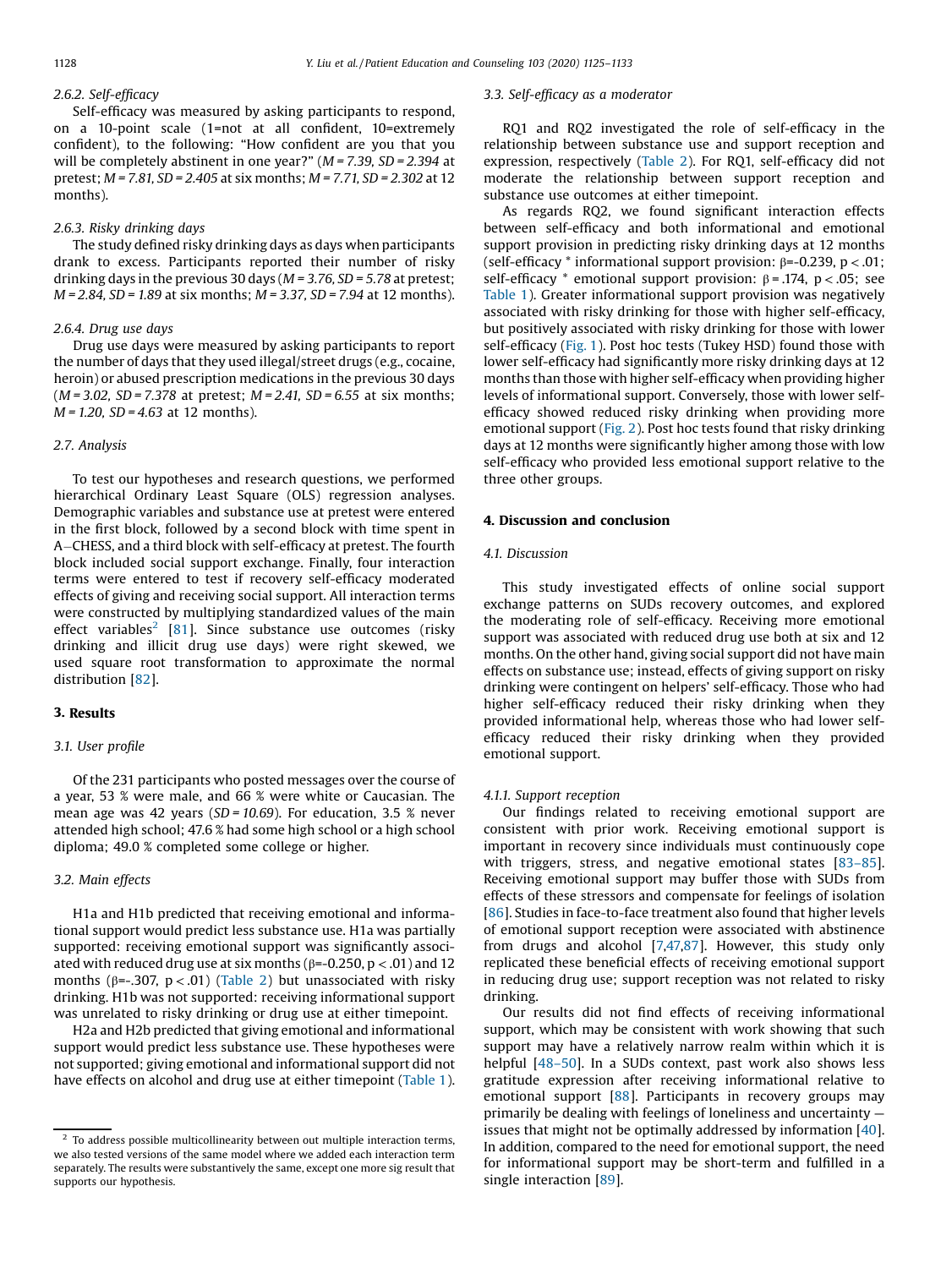#### <span id="page-4-0"></span>Table 1

Hierarchical Regression Analysis Assessing Effects of Social Support, Self-efficacy, and their Interaction, on Risky Drinking Days at 6 Months and 12 months.

|                                                       | Pretest-6 m $(n = 180)$ |           |            |                                                       | Pretest-12 m $(n = 132)$ |      |           |  |
|-------------------------------------------------------|-------------------------|-----------|------------|-------------------------------------------------------|--------------------------|------|-----------|--|
|                                                       | B                       | <b>SE</b> | $\beta$    |                                                       | B                        | SE   | β         |  |
| Demographic characteristics & substance use (pretest) |                         |           |            | Demographic characteristics & substance use (pretest) |                          |      |           |  |
| Age                                                   | $-.005$                 | .005      | $-.068$    | Age                                                   | .006                     | .006 | .074      |  |
| Gender (Male = $1$ )                                  | .049                    | .111      | .033       | Gender (Male = $1$ )                                  | .009                     | .124 | .006      |  |
| Education                                             | .042                    | .041      | .077       | Education                                             | .011                     | .046 | .018      |  |
| Race (White = $1$ )                                   | $-.104$                 | .118      | $-.066$    | Race (White = $1$ )                                   | .023                     | .134 | .014      |  |
| Risky drinking days                                   | .042                    | .014      | $.226***$  | Risky drinking days                                   | .126                     | .019 | $.520***$ |  |
| $R^2$ $\Delta$                                        | $.070*$                 |           |            | $R^2$ $\Delta$                                        | $0.274***$               |      |           |  |
| System use $(6m)$                                     |                         |           |            | System use (12 m)                                     |                          |      |           |  |
| Time spent                                            | .002                    | .004      | .037       | Time spent                                            | $-.001$                  | .001 | $-.062$   |  |
| $R^2$ $\Delta$                                        | $.001*$                 |           |            | $R^2$ $\Delta$                                        | $0.004***$               |      |           |  |
| Self-efficacy (SE) (6 m)                              |                         |           |            | Self-efficacy (SE) (12 m)                             |                          |      |           |  |
| Self-efficacy (SE)                                    | $-.083$                 | .025      | $-.246***$ | Self-efficacy (SE)                                    | $-.056$                  | .026 | $-.168**$ |  |
| $R^2$ $\Delta$                                        | $.057***$               |           |            | $R^2$ $\Delta$                                        | $0.026***$               |      |           |  |
| Social support exchange (6 m)                         |                         |           |            | Social support exchange (12 m)                        |                          |      |           |  |
| Receiving emotional support                           | $-.031$                 | .051      | $-.054$    | Receiving emotional support                           | $-.051$                  | .050 | $-.092$   |  |
| Receiving informational support                       | .013                    | .058      | .020       | Receiving informational support                       | .051                     | .055 | .083      |  |
| Providing emotional support                           | $-.277$                 | .287      | $-.077$    | Providing emotional support                           | $-.095$                  | .321 | $-.024$   |  |
| Providing informational support                       | $-.322$                 | .303      | $-.085$    | Providing informational support                       | .350                     | .344 | .082      |  |
| $R^2$ $\Delta$                                        | $.019**$                |           |            | $R^2$ $\Delta$                                        | $0.013***$               |      |           |  |
| Interactions (6 m)                                    |                         |           |            | Interactions (12 m)                                   |                          |      |           |  |
| Providing emotional support*SE                        | .100                    | .058      | .139       | Providing emotional support*SE                        | .146                     | .073 | $.174*$   |  |
| Providing informational support *SE                   | .041                    | .070      | .047       | Providing informational support *SE                   | $-.250$                  | .091 | $-.239**$ |  |
| Receiving emotional support*SE                        | $-.049$                 | .067      | $-.068$    | Receiving emotional support*SE                        | $-.066$                  | .059 | $-.098$   |  |
| Receiving informational support*SE                    | .049                    | .056      | .083       | Receiving informational support*SE                    | $-.030$                  | .062 | $-.038$   |  |
| $R^2$ $\Delta$                                        | $.029**$                |           |            | $R^2$ $\Delta$                                        | $0.069***$               |      |           |  |

Note.  $*$  p < .05,  $*$  p < .01,  $**$  p < = 0.001.

#### Table 2

Hierarchical Regression Analysis Assessing Effects of Social Support, Self-efficacy, and their Interaction, on Drug Use Days at 6 Months and 12 months.

|                                                       | Pretest-6 m $(n = 180)$                               |           |           |                                     | Pretest-12 m $(n = 129)$ |           |           |
|-------------------------------------------------------|-------------------------------------------------------|-----------|-----------|-------------------------------------|--------------------------|-----------|-----------|
|                                                       | B                                                     | <b>SE</b> | $\beta$   |                                     | B                        | <b>SE</b> | $\beta$   |
| Demographic characteristics & substance use (pretest) | Demographic characteristics & substance use (pretest) |           |           |                                     |                          |           |           |
| Age                                                   | $-.004$                                               | .009      | $-.031$   | Age                                 | .002                     | .009      | .024      |
| Gender (Male = $1$ )                                  | .007                                                  | .193      | .003      | Gender (Male = $1$ )                | $-.045$                  | .185      | $-.022$   |
| Education                                             | $-.059$                                               | .071      | $-.060$   | Education                           | .041                     | .066      | .054      |
| Race (White = $1$ )                                   | .252                                                  | .207      | .089      | Race (White = $1$ )                 | .309                     | .202      | .135      |
| Drug use days                                         | .059                                                  | .013      | $.333***$ | Drug use days                       | .045                     | .014      | $.276***$ |
| $R^2$ $\Delta$                                        | $.126***$                                             |           |           | $R^2$ $\Delta$                      | $.091*$                  |           |           |
| System use (6 months)                                 |                                                       |           |           | System use (12 m)                   |                          |           |           |
| Time spent                                            | .002                                                  | .007      | .024      | Time spent                          | $-.001$                  | .002      | $-.049$   |
| $R^2$ $\Delta$                                        | $.001***$                                             |           |           | $R^2$ $\Delta$                      | .002                     |           |           |
| Self-efficacy (SE) (6 m)                              |                                                       |           |           | Self-efficacy (SE) (12 m)           |                          |           |           |
| Self-efficacy (SE)                                    | $-.109$                                               | .043      | $-.181$   | Self-efficacy (SE)                  | $-.068$                  | .039      | $-.156$   |
| $R^2$ $\Delta$                                        | $.031***$                                             |           |           | $R^2$ $\Delta$                      | $.023*$                  |           |           |
| Social support exchange (6 m)                         |                                                       |           |           | Social support exchange (12 m)      |                          |           |           |
| Receiving emotional support                           | $-.255$                                               | .089      | $-.250**$ | Receiving emotional support         | $-.225$                  | .070      | $-.307**$ |
| Receiving informational support                       | .068                                                  | .101      | .058      | Receiving informational support     | .151                     | .080      | .186      |
| Providing emotional support                           | $-.177$                                               | .498      | $-.027$   | Providing emotional support         | .181                     | .462      | .035      |
| Providing informational support                       | .069                                                  | .524      | .010      | Providing informational support     | $-.272$                  | .489      | $-.049$   |
| $R^2$ $\Delta$                                        | $.046***$                                             |           |           | $R^2$ $\Delta$                      | $.079**$                 |           |           |
| Interactions (6 m)                                    |                                                       |           |           | Interactions (12 m)                 |                          |           |           |
| Providing emotional support*SE                        | $-.146$                                               | .100      | $-.114$   | Providing emotional support*SE      | $-.143$                  | .110      | $-.131$   |
| Providing informational support *SE                   | .236                                                  | .123      | .153      | Providing informational support *SE | .098                     | .136      | .072      |
| Receiving emotional support*SE                        | .120                                                  | .116      | .094      | Receiving emotional support*SE      | .078                     | .088      | .089      |
| Receiving informational support*SE                    | $-.008$                                               | .097      | $-.008$   | Receiving informational support*SE  | $-.160$                  | .097      | $-.153$   |
| $R^2$ $\Delta$                                        | $.028***$                                             |           |           | $R^2$ $\Delta$                      | $.032**$                 |           |           |

\*  $p < .05$ , \*\*  $p < .01$ , \*\*\* $p < .001$ .

### 4.1.2. Support provision

Our study failed to find main effects of giving either emotional or informational support. Many prior studies finding benefits of support giving are qualitative or use cross-sectional correlational data [e.g., [54,90](#page-7-0)], raising the possibility of reversed causality in these studies, with patients offering support to others because their health trajectory is positive. It is also possible that the benefits of giving support do not extend to this online context, perhaps because helping may be less beneficial when it is too burdensome [[91,92](#page-7-0)]. Our forum features individuals struggling with serious health issues, for whom focusing on others at the expense of themselves may be detrimental. Yet, as the next section describes, giving support did have some benefits, conditional on self-efficacy.

## 4.1.3. Self-efficacy and social support provision

Prior research on the role of self-efficacy in social support reception is equivocal [[74,75](#page-7-0)]. Our study did not find interactions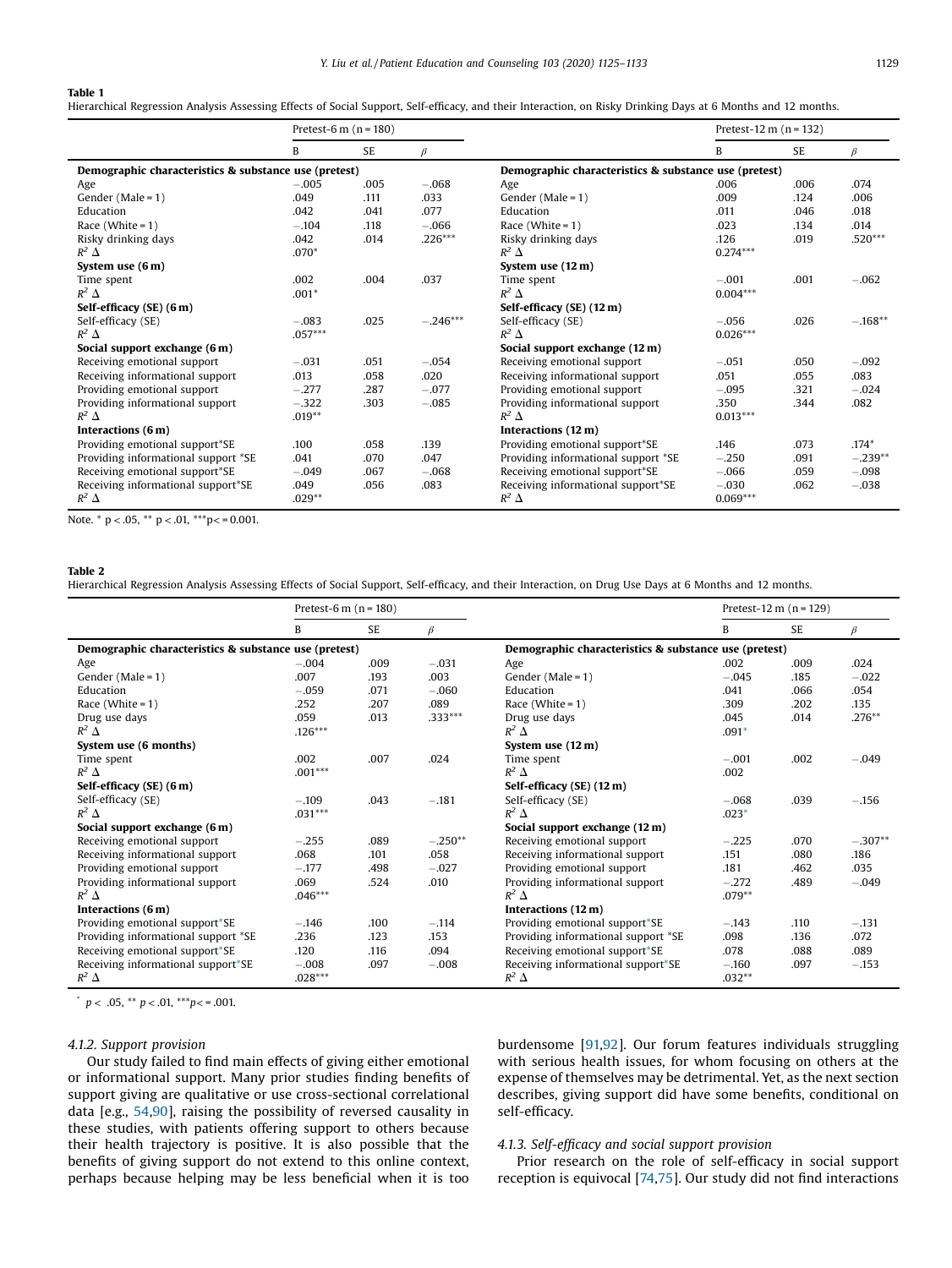<span id="page-5-0"></span>

Fig. 1. Interaction between self-efficacy and information provision on risky drinking days at 12 months. SS = social support. SE = self-efficacy.

Note. For illustration purposes, this plots represent the predicted means of the square root of risky drinking days at 12 months for four subgroups: (1) low informational support expression/low self-efficacy; (2) low informational support expression/high self-efficacy; (3) high informational support expression/low selfefficacy; and (4) high informational support expression/high self-efficacy. We used median splits for categorizing informational support expression and self-efficacy.



Fig. 2. Interaction between self-efficacy and emotional support provision on risky drinking days at 12 months. SS = social support. SE = self-efficacy.

Note. For illustration purposes, this plots represent the predicted means of the square root of risky drinking days at 12 months for four subgroups: (1) low emotional support expression/low self-efficacy; (2) low emotional support expression/high self-efficacy; (3) high emotional support expression/low selfefficacy; and (4) high emotional support expression/high self-efficacy. We used median splits for categorizing low and high informational support expression and self-efficacy.

between support reception and self-efficacy in predicting substance use. However, past work has not considered whether selfefficacy might moderate the effects of giving support. Our results show the helpfulness of giving support seems to depend on which type of support was offered, in combination with the provider's self-efficacy. Specifically, giving more informational support predicted reduced risky drinking among those with high selfefficacy, while those with low self-efficacy who gave more informational support increased risky drinking. These results may reflect that, for those with less self-efficacy, trying to solve others' problems may come at the expense of resolving one's own. Indeed, individuals who are not confident in their recovery ability (e.g., in early recovery) are sometimes discouraged from offering help to others [[14\]](#page-6-0), including in 12-step programs where attending to others' problems is sometimes viewed as a way to avoid dealing with one's own [\[93](#page-7-0),[94\]](#page-7-0).

In contrast, those with lower self-efficacy appeared to benefit when giving emotional support. This finding may indicate that giving emotional support is less burdensome, demands limited mastery of skills, and builds caring relationships with others, potentially counteracting feelings of helplessness and leading to

greater investment of effort in recovery. To the extent that giving emotional support builds reciprocal bonds [[55](#page-7-0)], those with low self-efficacy may also have benefitted when their support provision yielded support reception during times of need. In sum, giving emotional support might be a promising step for those less confident in managing recovery, whereas providing information might be a more challenging step that comes with experience and confidence.

Interestingly, effects of support giving were only present for risky drinking, but not for drug use. The reasons for this finding warrant further investigation, but may reflect that drug use captures heterogeneous behaviors, whereas alcohol use refers to a more singular behavior. That is, giving social support may play different roles according to the type of drug involved (opioids, marijuana, cocaine, etc.), perhaps helping in some cases and not in others.

### 4.1.4. Limitations and future directions

This study has limitations. One limitation is that self-efficacy was measured through a single item measure. While some prior research supports the validity of similar single-item self-efficacy measures in the SUDs context [\[69](#page-7-0)], future research may seek to replicate our findings using validated multi-item self-efficacy measures (e.g., the Alcohol and Drug Abstinence Self-Efficacy Scale) [[69\]](#page-7-0).

We also used different measurement strategies for support giving and receiving. For support giving, we used behavioral data, coding participants' actual messages. For reception, we relied on self-assessments which are potentially subject to recall bias. Some studies have tried to quantify objective support reception in online forums. For instance, support reception can be defined as the number of supportive messages that are aimed at a specific individual [[88](#page-7-0)]. Alternatively, support reception has been defined as the number of messages read that contain social support, whether directed at the reader or another participant [\[55](#page-7-0)]. Given this ambiguity in a group context, we relied on the more conventional method of subjective assessment [[95](#page-7-0)]. Future research should compare objective with subjective measures. It is also worth noting that social support provision measured in this study was captured only within the discussion forum, but our measurement of social support reception was more broad, capturing perceptions of support received from peers in recovery, which could include those in the A-CHESS discussion forum as well as offline peers. While the same measure has previously been an effective indicator of the kind of social support experienced with the introduction of the CHESS system [[55](#page-7-0)[,96](#page-8-0)], future work should seek to differentiate online and offline sources of peer support.

Our data is also limited in that our design does not feature random assignment and we cannot draw causal conclusions. We assessed effects of social support only on later substance use and controlled for potential confounding variables, but there may be additional factors not measured here that contribute to the observed relationships. For instance, social support received may reflect individual characteristics such as receivers' directness in disclosing problems and soliciting help [\[88](#page-7-0)]. Additionally, A-CHESS involved additional services, which participants used alongside the discussion forum. These may have influenced substance use outcomes as well as patterns of support exchange. Our analyses controlled for participants' total time using the system, but future analyses may wish to consider synergistic use of intervention components.

Future research should also consider whether effects of social support exchange are moderated by gender. The prior literature finds gender differences in social support-related behaviors, including that women seek, receive, and give more support than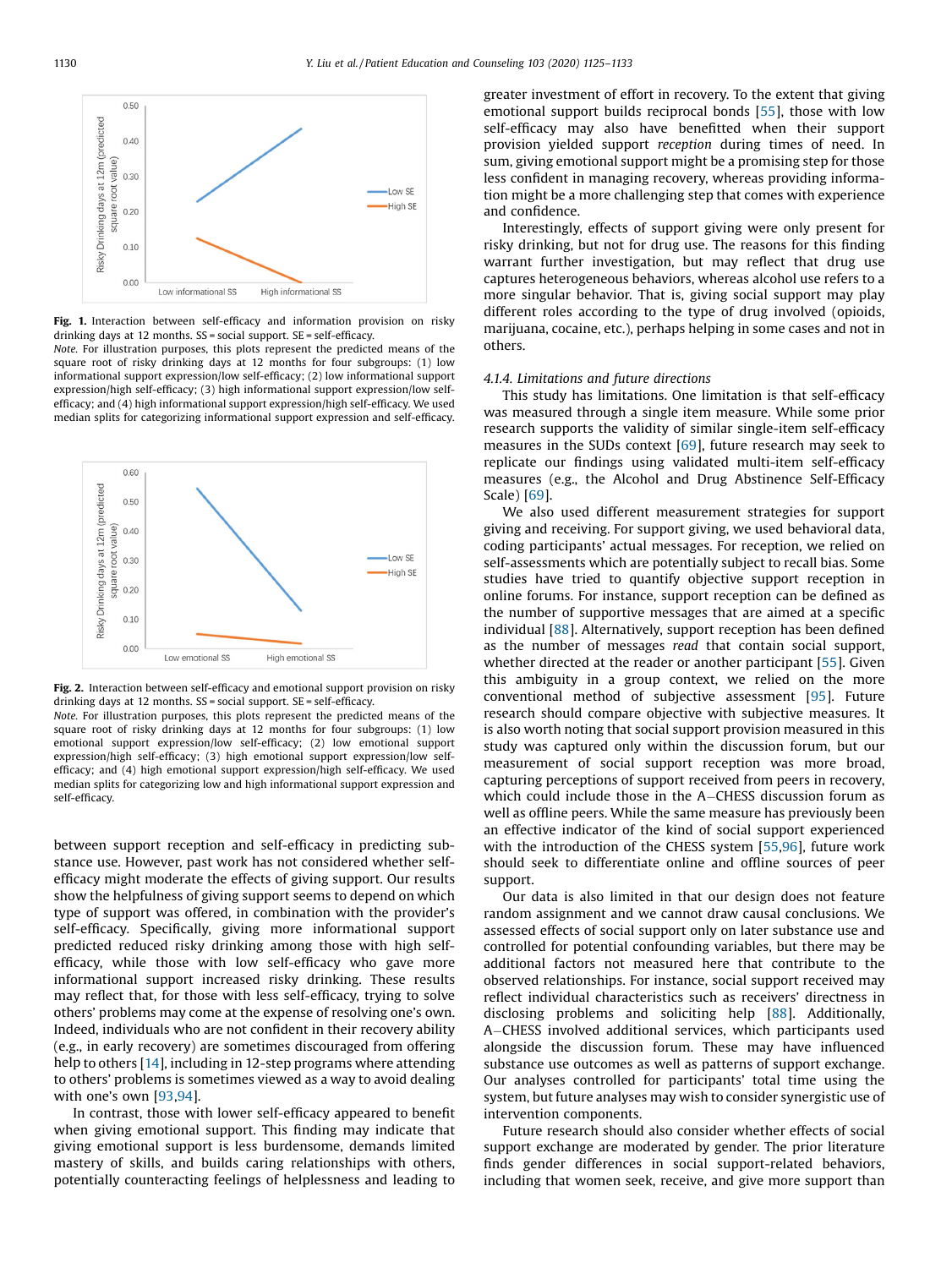<span id="page-6-0"></span>men, especially emotional support [[97](#page-8-0)]. While we controlled for gender in our analyses, we did not assess gender as a potential moderator of giving or receiving support of different types.

Future research may examine other types of social support. In conducting this study, we were guided by prior literature that has highlighted the predominance of informational and emotional support as the two major categories of support delivered in online settings [\[41,42](#page-7-0),[98](#page-8-0)], with tangible support often being poorly suited to online groups [\[99\]](#page-8-0). We were also guided by preliminary review of our data. While "esteem support" and "social integration support" did occur in our data, they occurred infrequently. We piloted a broader content analysis that included social integration support, but we found that such support was offered much less frequent than either emotional support or informational support. Such less-used forms of social support may nonetheless have important implications for recovery [5,[100](#page-8-0)], and their effects may also be moderated by self-efficacy.

#### 4.2. Conclusion

The results of this study clarify the conditions under which social support exchange benefits those in online recovery support groups. The study underscores potential benefits of receiving emotional support for reducing drug use. We also illustrate the role of self-efficacy in shaping benefits of giving support. Insofar as online forums are playing a growing role in recovery, these findings may contribute to a better understanding of how to monitor and structure interactions to maximize the benefits achieved for providers and receivers.

#### 4.3. Practice implications

Our findings have practical implications for guiding users and designers of online systems. Given the interaction effect of support giving and self-efficacy, it may be worthwhile to assess self-efficacy of people with SUDs to recommend ways participants can benefit most from their participation. Individuals who have lower self-efficacy might be encouraged to express emotional support to fellow group members, while those more confident in recovery may be better able to take on a role that includes providing information. Our results also suggest the importance of receiving emotional support, especially for illicit drug users. Developers of SUDs interventions may wish to encourage or augment delivery of such support, including training participants to provide it, employing moderators to establish forum norms, or adopting design features that can simplify the process of conveying support [\[101](#page-8-0)].

## Funding

This work was supported by the National Institute on Drug Abuse under Grant R01-DA034279 and the National Institute of Mental Health under grant T32 MH115882.

## Acknowledgements

We would like to thank Ranran Mi Zhu for her assistance in data analysis and Xinyi Wang for her assistance in message coding.

#### References

- [1] R. Room, T. Babor, J. Rehm, [Alcohol](http://refhub.elsevier.com/S0738-3991(19)30559-2/sbref0005) and public health, Lancet 365 (2005) 519–530.
- [2] N.D. Volkow, R.D. Baler, W.M. [Compton,](http://refhub.elsevier.com/S0738-3991(19)30559-2/sbref0010) R.B. Susan, Adverse health effects of marijuana use, N. Engl. J. Med. 370 (2016) 2219–2227, [doi:http://dx.doi.org/](http://refhub.elsevier.com/S0738-3991(19)30559-2/sbref0010) [10.1056/NEJMra1402309.Adverse.](http://dx.doi.org/10.1056/NEJMra1402309.Adverse)
- [3] A.P. [Kirshenbaum,](http://refhub.elsevier.com/S0738-3991(19)30559-2/sbref0015) D.M. Olsen, W.K. Bickel, A quantitative review of the [ubiquitous](http://refhub.elsevier.com/S0738-3991(19)30559-2/sbref0015) relapse curve, J. Subst. Abuse Treat. 36 (2009) 8–17.
- [4] A.T. McLellan, J.R. McKay, R. Forman, J. Cacciola, J. Kemp, [Reconsidering](http://refhub.elsevier.com/S0738-3991(19)30559-2/sbref0020) the evaluation of addiction treatment: from [retrospective](http://refhub.elsevier.com/S0738-3991(19)30559-2/sbref0020) follow-up to concurrent recovery [monitoring,](http://refhub.elsevier.com/S0738-3991(19)30559-2/sbref0020) Addiction 100 (2005) 447–458.
- [5] C.E. [Pantridge,](http://refhub.elsevier.com/S0738-3991(19)30559-2/sbref0025) V.A. Charles, D.D. DeHart, A.L. Iachini, K.D. Seay, S. Clone, T. Browne, A [qualitative](http://refhub.elsevier.com/S0738-3991(19)30559-2/sbref0025) study of the role of peer support specialists in substance use disorder [treatment:](http://refhub.elsevier.com/S0738-3991(19)30559-2/sbref0025) examining the types of support provided, [Alcohol.](http://refhub.elsevier.com/S0738-3991(19)30559-2/sbref0025) Treat. Q. 34 (2016) 337–353.
- [6] K.-L. Chou, K. Liang, J. Sareen, The [association](http://refhub.elsevier.com/S0738-3991(19)30559-2/sbref0030) between social isolation and DSM-IV mood, anxiety, and substance use [disorders:](http://refhub.elsevier.com/S0738-3991(19)30559-2/sbref0030) wave 2 of the National [Epidemiologic](http://refhub.elsevier.com/S0738-3991(19)30559-2/sbref0030) Survey on Alcohol and Related Conditions, J. Clin. Psychiatry 72 [\(2011\)](http://refhub.elsevier.com/S0738-3991(19)30559-2/sbref0030) 1468–1476.
- [7] B.E. Havassy, D.A. Wasserman, S.M. Hall, Social [relationships](http://refhub.elsevier.com/S0738-3991(19)30559-2/sbref0035) and abstinence from cocaine in an American [treatment](http://refhub.elsevier.com/S0738-3991(19)30559-2/sbref0035) sample, Addiction 90 (1995) 699–710.
- [8] E.B. Litvin, A.M. Abrantes, R.A. Brown, Computer and mobile [technology](http://refhub.elsevier.com/S0738-3991(19)30559-2/sbref0040)based [interventions](http://refhub.elsevier.com/S0738-3991(19)30559-2/sbref0040) for substance use disorders: an organizing framework, [Addict.](http://refhub.elsevier.com/S0738-3991(19)30559-2/sbref0040) Behav. 38 (2013) 1747–1756.
- [9] B.G. Bergman, M.C. Greene, B.B. Hoeppner, J.F. Kelly, [Expanding](http://refhub.elsevier.com/S0738-3991(19)30559-2/sbref0045) the reach of alcohol and other drug services: [prevalence](http://refhub.elsevier.com/S0738-3991(19)30559-2/sbref0045) and correlates of US adult [engagement](http://refhub.elsevier.com/S0738-3991(19)30559-2/sbref0045) with online technology to address substance problems, Addict. [Behav.](http://refhub.elsevier.com/S0738-3991(19)30559-2/sbref0045) 87 (2018) 74–81.
- [10] I. Giroux, A. Goulet, J. Mercier, C. Jacques, S. [Bouchard,](http://refhub.elsevier.com/S0738-3991(19)30559-2/sbref0050) Online and mobile [interventions](http://refhub.elsevier.com/S0738-3991(19)30559-2/sbref0050) for problem gambling, alcohol, and drugs: a systematic review, Front. [Psychol.](http://refhub.elsevier.com/S0738-3991(19)30559-2/sbref0050) 8 (2017) 954.
- [11] J.R. McKay, The use of new [communications](http://refhub.elsevier.com/S0738-3991(19)30559-2/sbref0055) technologies to evaluate and intervene in [substance](http://refhub.elsevier.com/S0738-3991(19)30559-2/sbref0055) use disorders, Curr. Behav. Neurosci. Reports. 2 (2015) 23–[29.](http://refhub.elsevier.com/S0738-3991(19)30559-2/sbref0055)
- [12] D. Crane, C. Garnett, S. Michie, R. West, A [smartphone](http://refhub.elsevier.com/S0738-3991(19)30559-2/sbref0060) app to reduce excessive alcohol [consumption](http://refhub.elsevier.com/S0738-3991(19)30559-2/sbref0060) : Identifying the effectiveness of intervention [components](http://refhub.elsevier.com/S0738-3991(19)30559-2/sbref0060) in a factorial randomised control trial, Sci. Rep. (2018) 1–11, doi: [http://dx.doi.org/10.1038/s41598-018-22420-8.](http://dx.doi.org/10.1038/s41598-018-22420-8)
- [13] D.H. [Gustafson,](http://refhub.elsevier.com/S0738-3991(19)30559-2/sbref0065) F.M. McTavish, M.-Y. Chih, A.K. Atwood, R.A. Johnson, M.G. Boyle, M.S. Levy, H. Driscoll, S.M. Chisholm, L. Dillenburg, A [smartphone](http://refhub.elsevier.com/S0738-3991(19)30559-2/sbref0065) application to support recovery from alcoholism: a [randomized](http://refhub.elsevier.com/S0738-3991(19)30559-2/sbref0065) clinical trial, JAMA [Psychiatry](http://refhub.elsevier.com/S0738-3991(19)30559-2/sbref0065) 71 (2014) 566–572.
- [14] P. Solomon, Peer [support/peer](http://refhub.elsevier.com/S0738-3991(19)30559-2/sbref0070) provided services underlying processes, benefits, and critical [ingredients,](http://refhub.elsevier.com/S0738-3991(19)30559-2/sbref0070) Psychiatr. Rehabil. J. 27 (2004) 392.
- [15] W. Yoo, K. [Namkoong,](http://refhub.elsevier.com/S0738-3991(19)30559-2/sbref0075) M. Choi, D.V. Shah, S. Tsang, Y. Hong, M. Aguilar, D.H. Gustafson, Giving and receiving emotional support online: [communication](http://refhub.elsevier.com/S0738-3991(19)30559-2/sbref0075) competence as a moderator of [psychosocial](http://refhub.elsevier.com/S0738-3991(19)30559-2/sbref0075) benefits for women with breast cancer, [Comput.](http://refhub.elsevier.com/S0738-3991(19)30559-2/sbref0075) Human Behav. 30 (2014) 13–22.
- [16] P. Sheeran, A. Maki, E. Montanaro, A. [Avishai-Yitshak,](http://refhub.elsevier.com/S0738-3991(19)30559-2/sbref0080) A. Bryan, W.M.P. Klein, E. Miles, A.J. [Rothman,](http://refhub.elsevier.com/S0738-3991(19)30559-2/sbref0080) The impact of changing attitudes, norms, and selfefficacy on health-related intentions and behavior: a [meta-analysis,](http://refhub.elsevier.com/S0738-3991(19)30559-2/sbref0080) Heal. [Psychol.](http://refhub.elsevier.com/S0738-3991(19)30559-2/sbref0080) 35 (2016) 1178.
- [17] V.J. Strecher, B. McEvoy DeVellis, M.H. Becker, I.M. [Rosenstock,](http://refhub.elsevier.com/S0738-3991(19)30559-2/sbref0085) The role of self-efficacy in [achieving](http://refhub.elsevier.com/S0738-3991(19)30559-2/sbref0085) health behavior change, Health Educ. Q. 13 (1986) [73](http://refhub.elsevier.com/S0738-3991(19)30559-2/sbref0085)–92.
- [18] R.M. Kadden, M.D. Litt, The role of self-efficacy in the [treatment](http://refhub.elsevier.com/S0738-3991(19)30559-2/sbref0090) of substance use [disorders,](http://refhub.elsevier.com/S0738-3991(19)30559-2/sbref0090) Addict. Behav. 36 (2011) 1120–1126.
- [19] M. Ilgen, Q. Tiet, J. Finney, R.H. Moos, Self-efficacy, [therapeutic](http://refhub.elsevier.com/S0738-3991(19)30559-2/sbref0095) alliance, and [alcohol-use](http://refhub.elsevier.com/S0738-3991(19)30559-2/sbref0095) disorder treatment outcomes, J. Stud. Alcohol 67 (2006) 465–472.
- [20] T.A. Stetz, M.C. Stetz, P.D. Bliese, The [importance](http://refhub.elsevier.com/S0738-3991(19)30559-2/sbref0100) of self-efficacy in the moderating effects of social support on stressor–strain [relationships,](http://refhub.elsevier.com/S0738-3991(19)30559-2/sbref0100) Work Stress 20 [\(2006\)](http://refhub.elsevier.com/S0738-3991(19)30559-2/sbref0100) 49–59.
- [21] E.M. Ozer, A. Bandura, Mechanisms governing [empowerment](http://refhub.elsevier.com/S0738-3991(19)30559-2/sbref0105) effects: a selfefficacy [analysis,](http://refhub.elsevier.com/S0738-3991(19)30559-2/sbref0105) J. Pers. Soc. Psychol. 58 (1990) 472.
- [22] M.A. Bellis, K. Hughes, O. Sharples, T. Hennell, K.A. [Hardcastle,](http://refhub.elsevier.com/S0738-3991(19)30559-2/sbref0110) Dying to be famous: [retrospective](http://refhub.elsevier.com/S0738-3991(19)30559-2/sbref0110) cohort study of rock and pop star mortality and its association with adverse childhood experiences, BMJ Open 2 [\(2012\)e002089](http://refhub.elsevier.com/S0738-3991(19)30559-2/sbref0110).
- [23] L. Dutra, G. [Stathopoulou,](http://refhub.elsevier.com/S0738-3991(19)30559-2/sbref0115) S.L. Basden, T.M. Leyro, M.B. Powers, M.W. Otto, A [meta-analytic](http://refhub.elsevier.com/S0738-3991(19)30559-2/sbref0115) review of psychosocial interventions for substance use
- disorders, Am. J. [Psychiatry](http://refhub.elsevier.com/S0738-3991(19)30559-2/sbref0115) 165 (2008) 179–187. [24] D. Hunter-Reel, B. McCrady, T. Hildebrandt, Emphasizing [interpersonal](http://refhub.elsevier.com/S0738-3991(19)30559-2/sbref0120) factors: An extension of the [Witkiewitz](http://refhub.elsevier.com/S0738-3991(19)30559-2/sbref0120) and Marlatt relapse model, Addiction 104 [\(2009\)](http://refhub.elsevier.com/S0738-3991(19)30559-2/sbref0120) 1281–1290.
- [25] L.A. Kaskutas, J. Bond, K. [Humphreys,](http://refhub.elsevier.com/S0738-3991(19)30559-2/sbref0125) Social networks as mediators of the effect of Alcoholics [Anonymous,](http://refhub.elsevier.com/S0738-3991(19)30559-2/sbref0125) Addiction 97 (2002) 891–900.
- [26] M.D. Litt, R.M. Kadden, E. [Kabela-Cormier,](http://refhub.elsevier.com/S0738-3991(19)30559-2/sbref0130) N.M. Petry, Changing network support for drinking: network support project 2-year [follow-up,](http://refhub.elsevier.com/S0738-3991(19)30559-2/sbref0130) J. Consult. Clin. [Psychol.](http://refhub.elsevier.com/S0738-3991(19)30559-2/sbref0130) 77 (2009) 229.
- [27] R.H. Moos, [Theory-based](http://refhub.elsevier.com/S0738-3991(19)30559-2/sbref0135) processes that promote the remission of substance use [disorders,](http://refhub.elsevier.com/S0738-3991(19)30559-2/sbref0135) Clin. Psychol. Rev. 27 (2007) 537–551.
- [28] C. for S.A. [Treatment,](http://refhub.elsevier.com/S0738-3991(19)30559-2/sbref0140) What are Peer recovery support services? Substance Abuse and Mental Health Services [Administration,](http://refhub.elsevier.com/S0738-3991(19)30559-2/sbref0140) U.S. Department of Health and Human Services, [Rockville,](http://refhub.elsevier.com/S0738-3991(19)30559-2/sbref0140) MD, 2009.
- [29] K. Tracy, S.P. Wallace, Benefits of peer support groups in the [treatment](http://refhub.elsevier.com/S0738-3991(19)30559-2/sbref0145) of [addiction,](http://refhub.elsevier.com/S0738-3991(19)30559-2/sbref0145) Subst. Abuse Rehabil. 7 (2016) 143.
- [30] P.K.H. Mo, N.S. Coulson, [Developing](http://refhub.elsevier.com/S0738-3991(19)30559-2/sbref0150) a model for online support group use, [empowering](http://refhub.elsevier.com/S0738-3991(19)30559-2/sbref0150) processes and psychosocial outcomes for individuals living with [HIV/AIDS,](http://refhub.elsevier.com/S0738-3991(19)30559-2/sbref0150) Psychol. Health 27 (2012) 445–459.
- [31] M.A. Schubert, T. Borkman, Identifying the [Experiential](http://refhub.elsevier.com/S0738-3991(19)30559-2/sbref0155) Knowledge [Developed](http://refhub.elsevier.com/S0738-3991(19)30559-2/sbref0155) Within a Self-help Group, Underst. Self-Help Organ, Thousand Oaks [Sage,](http://refhub.elsevier.com/S0738-3991(19)30559-2/sbref0155) 1994.
- [32] D. [Finfgeld-Connett,](http://refhub.elsevier.com/S0738-3991(19)30559-2/sbref0160) Web-based treatment for rural women with alcohol problems: preliminary findings, Comput. [Informatics,](http://refhub.elsevier.com/S0738-3991(19)30559-2/sbref0160) Nurs. CIN. 27 (2009) [345](http://refhub.elsevier.com/S0738-3991(19)30559-2/sbref0160)–353.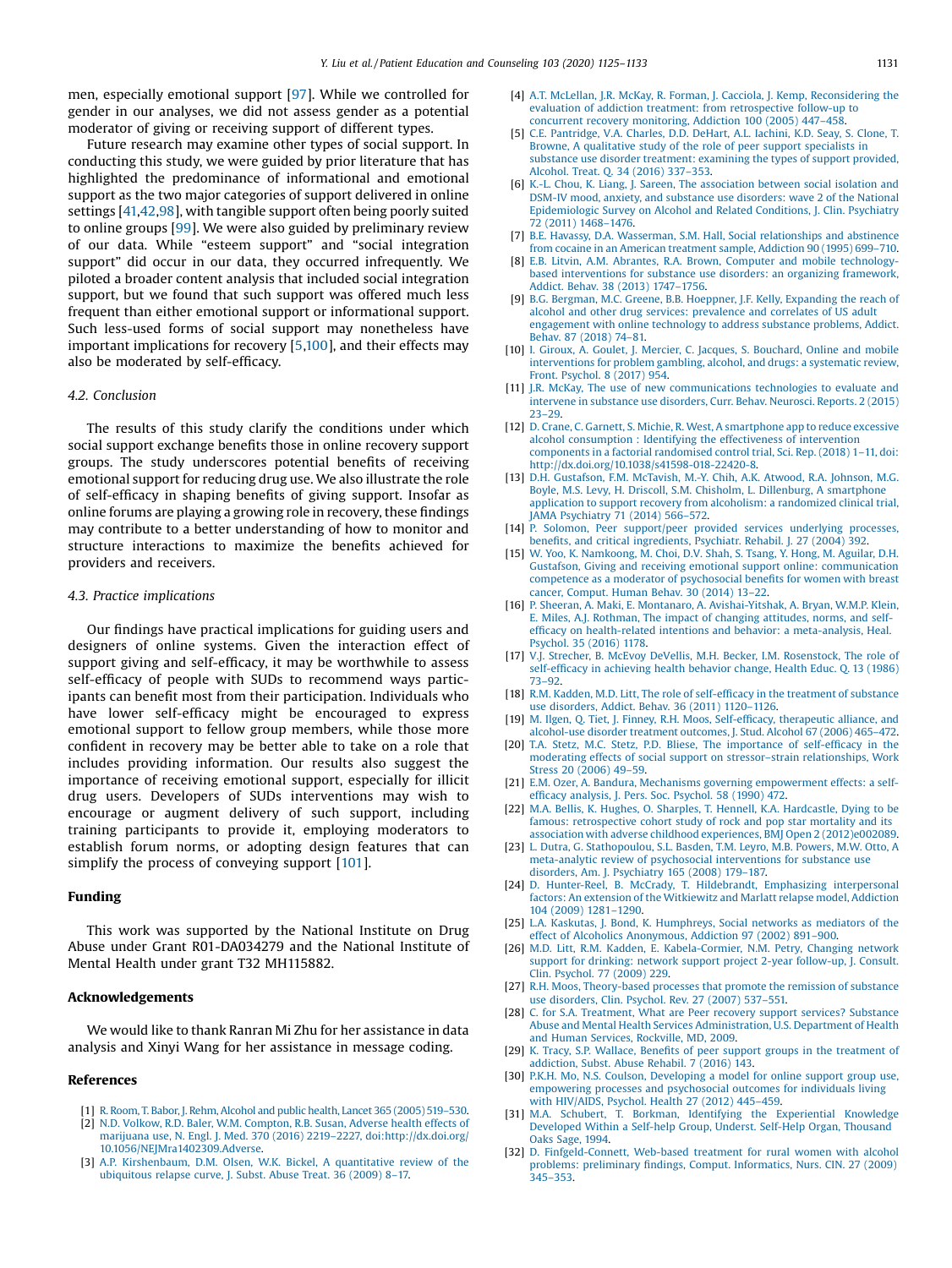- <span id="page-7-0"></span>[33] R.K. Hester, K.L. Lenberg, W. Campbell, H.D. Delaney, [Overcoming](http://refhub.elsevier.com/S0738-3991(19)30559-2/sbref0165) Addictions, a Web-based [application,](http://refhub.elsevier.com/S0738-3991(19)30559-2/sbref0165) and SMART Recovery, an online and in-person mutual help group for problem drinkers, part 1: [three-month](http://refhub.elsevier.com/S0738-3991(19)30559-2/sbref0165) outcomes of a [randomized](http://refhub.elsevier.com/S0738-3991(19)30559-2/sbref0165) controlled trial, J. Med. Internet Res. 15 (2013).
- [34] P.R. Center, Mobile Fact Sheet 2019 doi:, (2018) . [https://www.pewinternet.](https://www.pewinternet.org/fact-sheet/mobile/) [org/fact-sheet/mobile/](https://www.pewinternet.org/fact-sheet/mobile/).
- [35] R.D. Ashford, K. Lynch, B. Curtis, [Technology](http://refhub.elsevier.com/S0738-3991(19)30559-2/sbref0175) and social media use among patients enrolled in [outpatient](http://refhub.elsevier.com/S0738-3991(19)30559-2/sbref0175) addiction treatment programs: cross[sectional](http://refhub.elsevier.com/S0738-3991(19)30559-2/sbref0175) survey study, J. Med. Internet Res. 20 (2018) e84.
- [36] E.A. McClure, S.P. Acquavita, E. Harding, M.L. Stitzer, [Utilization](http://refhub.elsevier.com/S0738-3991(19)30559-2/sbref0180) of [communication](http://refhub.elsevier.com/S0738-3991(19)30559-2/sbref0180) technology by patients enrolled in substance abuse [treatment,](http://refhub.elsevier.com/S0738-3991(19)30559-2/sbref0180) Drug Alcohol Depend. 129 (2013) 145–150.
- [37] S.W. Campbell, M.J. Kelley, Mobile phone use among Alcoholics [Anonymous](http://refhub.elsevier.com/S0738-3991(19)30559-2/sbref0185) [members:](http://refhub.elsevier.com/S0738-3991(19)30559-2/sbref0185) new sites for recovery, New Media Soc. 10 (2008) 915–933.
- [38] K.Y. Chuang, C.C. Yang, [Informational](http://refhub.elsevier.com/S0738-3991(19)30559-2/sbref0190) support exchanges using different [computer-mediated](http://refhub.elsevier.com/S0738-3991(19)30559-2/sbref0190) communication formats in a social media alcoholism [community,](http://refhub.elsevier.com/S0738-3991(19)30559-2/sbref0190) J. Assoc. Inf. Sci. Technol. 65 (2014) 37–52.
- [39] N.S. Coulson, Affordance theory can help [understanding](http://refhub.elsevier.com/S0738-3991(19)30559-2/sbref0195) of individuals' use of online support [communities,](http://refhub.elsevier.com/S0738-3991(19)30559-2/sbref0195) Br. J. Health Psychol. 22 (2017) 379–382.
- [40] C.E. [Cutrona,](http://refhub.elsevier.com/S0738-3991(19)30559-2/sbref0200) D.W. Russell, Type of Social Support and Specific Stress: Toward a Theory of Optimal [Matching,](http://refhub.elsevier.com/S0738-3991(19)30559-2/sbref0200) (1990) .
- [41] J. Copeland, G. Martin, Web-based [interventions](http://refhub.elsevier.com/S0738-3991(19)30559-2/sbref0205) for substance use disorders: a [qualitative](http://refhub.elsevier.com/S0738-3991(19)30559-2/sbref0205) review, J. Subst. Abuse Treat. 26 (2004) 109–116.
- [42] P.K.H. Mo, N.S. Coulson, Exploring the [communication](http://refhub.elsevier.com/S0738-3991(19)30559-2/sbref0210) of social support within virtual [communities:](http://refhub.elsevier.com/S0738-3991(19)30559-2/sbref0210) a content analysis of messages posted to an online HIV/AIDS support group, [Cyberpsychology](http://refhub.elsevier.com/S0738-3991(19)30559-2/sbref0210) Behav. 11 (2008) 371–374.
- [43] C.E. Cutrona, P.A. Shaffer, K.A. Wesner, K.A. Gardner, [Optimally](http://refhub.elsevier.com/S0738-3991(19)30559-2/sbref0215) matching support and perceived spousal [sensitivity,](http://refhub.elsevier.com/S0738-3991(19)30559-2/sbref0215) J. Fam. Psychol. 21 (2007) 754.
- [44] B.R. Burleson, Explaining recipient responses to [supportive](http://refhub.elsevier.com/S0738-3991(19)30559-2/sbref0220) messages, New Dir. Interpers. [Commun.](http://refhub.elsevier.com/S0738-3991(19)30559-2/sbref0220) Res. 159 (2009).
- [45] K. Wright, Social support within an on-line cancer [community:](http://refhub.elsevier.com/S0738-3991(19)30559-2/sbref0225) an assessment of emotional support, [perceptions](http://refhub.elsevier.com/S0738-3991(19)30559-2/sbref0225) of advantages and disadvantages, and motives for using the community from a [communication](http://refhub.elsevier.com/S0738-3991(19)30559-2/sbref0225) [perspective,](http://refhub.elsevier.com/S0738-3991(19)30559-2/sbref0225) J. Appl. Commun. Res. 30 (2002) 195–209.
- [46] E. Tracy, M.R. Munson, L.T. [Peterson,](http://refhub.elsevier.com/S0738-3991(19)30559-2/sbref0230) J.E. Floersch, Social support: a mixed blessing for women in substance abuse [treatment,](http://refhub.elsevier.com/S0738-3991(19)30559-2/sbref0230) J. Soc. Work Pract. Addict. 10 [\(2010\)](http://refhub.elsevier.com/S0738-3991(19)30559-2/sbref0230) 257–282.
- [47] A. Gogineni, M.D. Stein, P.D. Friedmann, Social [relationships](http://refhub.elsevier.com/S0738-3991(19)30559-2/sbref0235) and intravenous drug use among methadone [maintenance](http://refhub.elsevier.com/S0738-3991(19)30559-2/sbref0235) patients, Drug Alcohol Depend. 64 [\(2001\)](http://refhub.elsevier.com/S0738-3991(19)30559-2/sbref0235) 47–53.
- [48] B. Feng, K.J. Lee, The influence of thinking styles on responses to [supportive](http://refhub.elsevier.com/S0738-3991(19)30559-2/sbref0240) [messages,](http://refhub.elsevier.com/S0738-3991(19)30559-2/sbref0240) Commun. Stud. 61 (2010) 224–238.
- [49] C.E. Cutrona, J.A. Suhr, [Controllability](http://refhub.elsevier.com/S0738-3991(19)30559-2/sbref0245) of stressful events and satisfaction with spouse support behaviors, [Communic.](http://refhub.elsevier.com/S0738-3991(19)30559-2/sbref0245) Res. 19 (1992) 154–174.
- [50] S.D. Kowitt, D. Urlaub, L. [Guzman-Corrales,](http://refhub.elsevier.com/S0738-3991(19)30559-2/sbref0250) M. Mayer, J. Ballesteros, J. Graffy, D. Simmons, D.M. [Cummings,](http://refhub.elsevier.com/S0738-3991(19)30559-2/sbref0250) E.B. Fisher, Emotional support for diabetes management an international [cross-cultural](http://refhub.elsevier.com/S0738-3991(19)30559-2/sbref0250) study, Diabetes Educ. 41 (2015) 291–[300.](http://refhub.elsevier.com/S0738-3991(19)30559-2/sbref0250)
- [51] S.A. [Shumaker,](http://refhub.elsevier.com/S0738-3991(19)30559-2/sbref0255) A. Brownell, Toward a theory of social support: Closing [conceptual](http://refhub.elsevier.com/S0738-3991(19)30559-2/sbref0255) gaps, J. Soc. Issues 40 (1984) 11–36.
- [52] K.L. Sommer, M.J. [Bourgeois,](http://refhub.elsevier.com/S0738-3991(19)30559-2/sbref0260) Linking the perceived ability to influence others to subjective well-being: a [need-based](http://refhub.elsevier.com/S0738-3991(19)30559-2/sbref0260) approach, Soc. Influ. 5 (2010) 220–244.
- [53] I.D. Yalom, M. Leszcz, The Theory and Practice of Group [Psychotherapy,](http://refhub.elsevier.com/S0738-3991(19)30559-2/sbref0265) Basic [Books,](http://refhub.elsevier.com/S0738-3991(19)30559-2/sbref0265) New York, 2005.
- [54] L.A. Roman, J.K. Lindsay, J.S. Moore, A.L. Shoemaker, [Community](http://refhub.elsevier.com/S0738-3991(19)30559-2/sbref0270) health workers: [examining](http://refhub.elsevier.com/S0738-3991(19)30559-2/sbref0270) the helper therapy principle, Public Health Nurs. 16 [\(1999\)](http://refhub.elsevier.com/S0738-3991(19)30559-2/sbref0270) 87–95.
- [55] Namkoong, B. [McLaughlin,](http://refhub.elsevier.com/S0738-3991(19)30559-2/sbref0275) W. Yoo, S.J. Hull, D. V Shah, S.C. Kim, T.J. Moon, C.N. Johnson, R.P. Hawkins, F.M. McTavish, The effects of [expression:](http://refhub.elsevier.com/S0738-3991(19)30559-2/sbref0275) how providing [emotional](http://refhub.elsevier.com/S0738-3991(19)30559-2/sbref0275) support online improves cancer patients' coping [strategies,](http://refhub.elsevier.com/S0738-3991(19)30559-2/sbref0275) J Natl Cancer Inst Monogr. 47 (2013) 169–174.
- [56] C.K. Coursaris, M. Liu, An analysis of social support [exchanges](http://refhub.elsevier.com/S0738-3991(19)30559-2/sbref0280) in online HIV/ AIDS [self-help](http://refhub.elsevier.com/S0738-3991(19)30559-2/sbref0280) groups, Comput. Human Behav. 25 (2009) 911–918.
- [57] S. Brown, R.M. Nesse, A.D. Vinokur, D.M. Smith, [Providing](http://refhub.elsevier.com/S0738-3991(19)30559-2/sbref0285) social support may be more beneficial than receiving it: results from a [prospective](http://refhub.elsevier.com/S0738-3991(19)30559-2/sbref0285) study of [mortality,](http://refhub.elsevier.com/S0738-3991(19)30559-2/sbref0285) Psychol. Sci. 14 (2003) 320–327.
- [58] M.E. Pagano, B.B. Zeltner, J. Jaber, S.G. Post, W.H. Zywiak, R.L. Stout, [Helping](http://refhub.elsevier.com/S0738-3991(19)30559-2/sbref0290) others and [long-term](http://refhub.elsevier.com/S0738-3991(19)30559-2/sbref0290) sobriety: Who should I help to stay sober? Alcohol. Treat. Q. 27 [\(2009\)](http://refhub.elsevier.com/S0738-3991(19)30559-2/sbref0290) 38–50.
- [59] B.R. [Johnson,](http://refhub.elsevier.com/S0738-3991(19)30559-2/sbref0295) M.E. Pagano, M.T. Lee, S.G. Post, Alone on the inside: the impact of social [isolation](http://refhub.elsevier.com/S0738-3991(19)30559-2/sbref0295) and helping others on AOD use and criminal activity, Youth Soc. 50 [\(2018\)](http://refhub.elsevier.com/S0738-3991(19)30559-2/sbref0295) 529–550.
- [60] M.E. Pagano, K.B. Friend, J.S. Tonigan, R.L. Stout, Helping other [alcoholics](http://refhub.elsevier.com/S0738-3991(19)30559-2/sbref0300) in alcoholics [anonymous](http://refhub.elsevier.com/S0738-3991(19)30559-2/sbref0300) and drinking outcomes: findings from project MATCH, J. Stud. [Alcohol](http://refhub.elsevier.com/S0738-3991(19)30559-2/sbref0300) 65 (2004) 766–773.
- [61] M.E. Pagano, K.A. Phillips, R.L. Stout, W. [Menard,](http://refhub.elsevier.com/S0738-3991(19)30559-2/sbref0305) J.A. Piliavin, Impact of helping behaviors on the course of [substance-use](http://refhub.elsevier.com/S0738-3991(19)30559-2/sbref0305) disorders in individuals with body [dysmorphic](http://refhub.elsevier.com/S0738-3991(19)30559-2/sbref0305) disorder, J. Stud. Alcohol Drugs 68 (2007) 291–295.
- [62] S. Burnout, Job Stress in the Human Services, Calif. Sage [Publica-Tions,](http://refhub.elsevier.com/S0738-3991(19)30559-2/sbref0310) [Beverly](http://refhub.elsevier.com/S0738-3991(19)30559-2/sbref0310) Hills, 1980.
- [63] C. Maslach, S.E. Jackson, The [measurement](http://refhub.elsevier.com/S0738-3991(19)30559-2/sbref0315) of experienced burnout, J. Organ. Behav. 2 [\(1981\)](http://refhub.elsevier.com/S0738-3991(19)30559-2/sbref0315) 99–113.
- [64] A. Bandura, Guide to the [Construction](http://refhub.elsevier.com/S0738-3991(19)30559-2/sbref0320) of Self-efficacy Scales, Self-Efficacy Beliefs [Adolesc.,](http://refhub.elsevier.com/S0738-3991(19)30559-2/sbref0320) 2006, pp. 307–337.
- [65] A. Bandura, Self-efficacy: toward a unifying theory of [behavioral](http://refhub.elsevier.com/S0738-3991(19)30559-2/sbref0325) change, [Psychol.](http://refhub.elsevier.com/S0738-3991(19)30559-2/sbref0325) Rev. 84 (1977) 191.
- [66] A. [Bandura,](http://refhub.elsevier.com/S0738-3991(19)30559-2/sbref0330) Self-efficacy: the Exercise of Control, (1997).
- [67] A. Greco, P. Steca, R. Pozzi, D. [Monzani,](http://refhub.elsevier.com/S0738-3991(19)30559-2/sbref0335) M. D'Addario, A. Villani, V. Rella, A. Giglio, G. Malfatto, G. Parati, Predicting [depression](http://refhub.elsevier.com/S0738-3991(19)30559-2/sbref0335) from illness severity in [cardiovascular](http://refhub.elsevier.com/S0738-3991(19)30559-2/sbref0335) disease patients: self-efficacy beliefs, illness perception, and perceived social support as [mediators,](http://refhub.elsevier.com/S0738-3991(19)30559-2/sbref0335) Int. J. Behav. Med. 21 (2014) 221–229.
- [68] T.A. Burling, P.M. Reilly, J.O. [Moltzen,](http://refhub.elsevier.com/S0738-3991(19)30559-2/sbref0340) D.C. Ziff, Self-efficacy and relapse among inpatient drug and alcohol abusers: a predictor of [outcome,](http://refhub.elsevier.com/S0738-3991(19)30559-2/sbref0340) J. Stud. Alcohol 50 [\(1989\)](http://refhub.elsevier.com/S0738-3991(19)30559-2/sbref0340) 354–360.
- [69] B.B. Hoeppner, J.F. Kelly, K.A. Urbanoski, V. Slaymaker, [Comparative](http://refhub.elsevier.com/S0738-3991(19)30559-2/sbref0345) utility of a single-item versus [multiple-item](http://refhub.elsevier.com/S0738-3991(19)30559-2/sbref0345) measure of self-efficacy in predicting [relapse](http://refhub.elsevier.com/S0738-3991(19)30559-2/sbref0345) among young adults, J. Subst. Abuse Treat. 41 (2011) 305–312, doi: [http://dx.doi.org/10.1016/j.jsat.2011.04.005.](http://dx.doi.org/10.1016/j.jsat.2011.04.005)
- [70] B.E. Lozano, R.S. Stephens, Comparison of [participatively](http://refhub.elsevier.com/S0738-3991(19)30559-2/sbref0350) set and assigned goals in the [reduction](http://refhub.elsevier.com/S0738-3991(19)30559-2/sbref0350) of alcohol use, Psychol. Addict. Behav. 24 (2010) 581.
- [71] A.A. Forcehimes, J.S. Tonigan, Self-effi[cacyas a factor in abstinence from alcohol/](http://refhub.elsevier.com/S0738-3991(19)30559-2/sbref0355) other drug abuse: a [meta-analysis,](http://refhub.elsevier.com/S0738-3991(19)30559-2/sbref0355) Alcohol. Treat. Q. 26 (2008) 480–489.
- [72] M. Ilgen, J. McKellar, R. Moos, Personal and [treatment-related](http://refhub.elsevier.com/S0738-3991(19)30559-2/sbref0360) predictors of [abstinence](http://refhub.elsevier.com/S0738-3991(19)30559-2/sbref0360) self-efficacy, J. Stud. Alcohol Drugs 68 (2007) 126–132.
- [73] J. Kelly, M.C. Greene, Where there'sa will there'sa way: a [longitudinal](http://refhub.elsevier.com/S0738-3991(19)30559-2/sbref0365) [investigation](http://refhub.elsevier.com/S0738-3991(19)30559-2/sbref0365) of the interplay between recovery motivation and self-efficacy in [predicting](http://refhub.elsevier.com/S0738-3991(19)30559-2/sbref0365) treatment outcome, Psychol. Addict. Behav. 28 (2014) 928.
- [74] A.M. Saks, Longitudinal field [investigation](http://refhub.elsevier.com/S0738-3991(19)30559-2/sbref0370) of the moderating and mediating effects of self-efficacy on the [relationship](http://refhub.elsevier.com/S0738-3991(19)30559-2/sbref0370) between training and newcomer [adjustment,](http://refhub.elsevier.com/S0738-3991(19)30559-2/sbref0370) J. Appl. Psychol. 80 (1995) 211.
- [75] R.K. Dishman, R.P. [Saunders,](http://refhub.elsevier.com/S0738-3991(19)30559-2/sbref0375) R.W. Motl, M. Dowda, R.R. Pate, Self-efficacy [moderates](http://refhub.elsevier.com/S0738-3991(19)30559-2/sbref0375) the relation between declines in physical activity and perceived social support in high school girls, J. Pediatr. [Psychol.](http://refhub.elsevier.com/S0738-3991(19)30559-2/sbref0375) 34 (2008) 441–451.
- [76] A.R. Quanbeck, D.H. [Gustafson,](http://refhub.elsevier.com/S0738-3991(19)30559-2/sbref0380) L.A. Marsch, F. McTavish, R.T. Brown, M.-L. Mares, R. Johnson, J.E. Glass, A.K. Atwood, H. McDowell, [Integrating](http://refhub.elsevier.com/S0738-3991(19)30559-2/sbref0380) addiction treatment into primary care using mobile health [technology:](http://refhub.elsevier.com/S0738-3991(19)30559-2/sbref0380) protocol for an [implementation](http://refhub.elsevier.com/S0738-3991(19)30559-2/sbref0380) research study, Implement. Sci. 9 (2014) 65.
- [77] A.R. Quanbeck, D.H. [Gustafson,](http://refhub.elsevier.com/S0738-3991(19)30559-2/sbref0385) L.A. Marsch, M.-Y. Chih, R. Kornfield, F. McTavish, R. Johnson, R.T. Brown, M.-L. Mares, D.V. Shah, [Implementing](http://refhub.elsevier.com/S0738-3991(19)30559-2/sbref0385) a mobile health system to integrate the [treatment](http://refhub.elsevier.com/S0738-3991(19)30559-2/sbref0385) of addiction into primary care: a hybrid [implementation-effectiveness](http://refhub.elsevier.com/S0738-3991(19)30559-2/sbref0385) study, J. Med. Internet Res. 20 [\(2018\)](http://refhub.elsevier.com/S0738-3991(19)30559-2/sbref0385).
- [78] M.L. McHugh, Interrater [reliability:](http://refhub.elsevier.com/S0738-3991(19)30559-2/sbref0390) the kappa statistic, Biochem. Medica. 22 [\(2012\)](http://refhub.elsevier.com/S0738-3991(19)30559-2/sbref0390) 276–282.
- [79] R. [Smedley,](http://refhub.elsevier.com/S0738-3991(19)30559-2/sbref0395) N. Coulson, J. Gavin, K. Rodham, L. Watts, Online social support for complex regional pain [syndrome:](http://refhub.elsevier.com/S0738-3991(19)30559-2/sbref0395) a content analysis of support exchanges within a newly launched [discussion](http://refhub.elsevier.com/S0738-3991(19)30559-2/sbref0395) forum, Comput. Human Behav. 51 (2015) 53–[63.](http://refhub.elsevier.com/S0738-3991(19)30559-2/sbref0395)
- [80] B. [Mclaughlin,](http://refhub.elsevier.com/S0738-3991(19)30559-2/sbref0400) J. Yang, W. Yoo, B. Shaw, S.Y. Kim, D. Shah, D. Gustafson, The effects of [expressing](http://refhub.elsevier.com/S0738-3991(19)30559-2/sbref0400) religious support online for breast Cancer patients, Health [Commun.](http://refhub.elsevier.com/S0738-3991(19)30559-2/sbref0400) (2015) 1–10.
- [81] J. Cohen, P. Cohen, S.G. West, L.S. Aiken, Applied Multiple [correlation/](http://refhub.elsevier.com/S0738-3991(19)30559-2/sbref0405) regression Analysis for the [Behavioral](http://refhub.elsevier.com/S0738-3991(19)30559-2/sbref0405) Sciences, UK Taylor Fr, 2003.
- [82] A.E. Norris, K.J. Aroian, To [transform](http://refhub.elsevier.com/S0738-3991(19)30559-2/sbref0410) or not transform skewed data for [psychometric](http://refhub.elsevier.com/S0738-3991(19)30559-2/sbref0410) analysis: that is the question!, Nurs. Res. 53 (2004) 67–71.
- [83] T.A. Wills, S. Shiffman, Coping and Substance Use: a Conceptual [Framework,](http://refhub.elsevier.com/S0738-3991(19)30559-2/sbref0415) [Coping](http://refhub.elsevier.com/S0738-3991(19)30559-2/sbref0415) Subst. Use, 1985, pp. 3–24.
- [84] D.C. Hodgins, N. el-Guebaly, S. Armstrong, Prospective and [retrospective](http://refhub.elsevier.com/S0738-3991(19)30559-2/sbref0420) reports of mood states before relapse to [substance](http://refhub.elsevier.com/S0738-3991(19)30559-2/sbref0420) use, J. Consult. Clin. [Psychol.](http://refhub.elsevier.com/S0738-3991(19)30559-2/sbref0420) 63 (1995) 400.
- [85] G.G. Sandberg, G.A. Marlatt, Relapse [prevention,](http://refhub.elsevier.com/S0738-3991(19)30559-2/sbref0425) Clin. Man. Chem. Depend. [\(1991\)](http://refhub.elsevier.com/S0738-3991(19)30559-2/sbref0425) 377–399.
- [86] T.K. Inagaki, N.I. Eisenberger, Giving Support to Others Reduces [Sympathetic](http://refhub.elsevier.com/S0738-3991(19)30559-2/sbref0430) Nervous System-related Responses to Stress, [Psychophysiology,](http://refhub.elsevier.com/S0738-3991(19)30559-2/sbref0430) 2015. [87] B.E. Havassy, S.M. Hall, D.A. [Wasserman,](http://refhub.elsevier.com/S0738-3991(19)30559-2/sbref0435) Social support and relapse:
- [commonalities](http://refhub.elsevier.com/S0738-3991(19)30559-2/sbref0435) among alcoholics, opiate users, and cigarette smokers, [Addict.](http://refhub.elsevier.com/S0738-3991(19)30559-2/sbref0435) Behav. 16 (1991) 235–246.
- [88] Y. Liu, R. Kornfield, B.R. Shaw, D.V. Shah, F. McTavish, D.H. [Gustafson,](http://refhub.elsevier.com/S0738-3991(19)30559-2/sbref0440) When support is needed: Social support [solicitation](http://refhub.elsevier.com/S0738-3991(19)30559-2/sbref0440) and provision in an online alcohol use disorder forum, Digit. Heal. 3 [\(2017\)2055207617704274.](http://refhub.elsevier.com/S0738-3991(19)30559-2/sbref0440)
- [89] Y.-C. Wang, R. Kraut, J.M. Levine, To stay or leave?: The [relationship](http://refhub.elsevier.com/S0738-3991(19)30559-2/sbref0445) of emotional and [informational](http://refhub.elsevier.com/S0738-3991(19)30559-2/sbref0445) support to commitment in online health support groups, Proc. ACM 2012 Conf. Comput. [Support.](http://refhub.elsevier.com/S0738-3991(19)30559-2/sbref0445) Coop. Work, ACM, [2012,](http://refhub.elsevier.com/S0738-3991(19)30559-2/sbref0445) pp. 833–842.
- [90] L.J. Roberts, D. Salem, J. [Rappaport,](http://refhub.elsevier.com/S0738-3991(19)30559-2/sbref0450) P.A. Toro, D.A. Luke, E. Seidman, Giving and receiving help: [interpersonal](http://refhub.elsevier.com/S0738-3991(19)30559-2/sbref0450) transactions in mutual-help meetings and [psychosocial](http://refhub.elsevier.com/S0738-3991(19)30559-2/sbref0450) adjustment of members, Am. J. Community Psychol. 27 (1999) 841–[868](http://refhub.elsevier.com/S0738-3991(19)30559-2/sbref0450).
- [91] S.J. Lepore, J.S. Buzaglo, M.A. [Lieberman,](http://refhub.elsevier.com/S0738-3991(19)30559-2/sbref0455) M. Golant, J.R. Greener, A. Davey, [Comparing](http://refhub.elsevier.com/S0738-3991(19)30559-2/sbref0455) standard versus prosocial internet support groups for patients with breast cancer: a [randomized](http://refhub.elsevier.com/S0738-3991(19)30559-2/sbref0455) controlled trial of the helper therapy [principle,](http://refhub.elsevier.com/S0738-3991(19)30559-2/sbref0455) J. Clin. Oncol. 32 (2014) 4081–4086.
- [92] S.G. Post, Altruism, [happiness,](http://refhub.elsevier.com/S0738-3991(19)30559-2/sbref0460) and health: it's good to be good, Int. J. Behav. Med. 12 [\(2005\)](http://refhub.elsevier.com/S0738-3991(19)30559-2/sbref0460) 66–77.
- [93] T. Borkman, Sharing [experience,](http://refhub.elsevier.com/S0738-3991(19)30559-2/sbref0465) conveying hope: egalitarian relations as the essential method of Alcoholics [Anonymous,](http://refhub.elsevier.com/S0738-3991(19)30559-2/sbref0465) Nonprofit Manag. Leadersh. 17 [\(2006\)](http://refhub.elsevier.com/S0738-3991(19)30559-2/sbref0465) 145–161.
- [94] R. Kornfield, (Re) working the program: gender and openness in [alcoholics](http://refhub.elsevier.com/S0738-3991(19)30559-2/sbref0470) [anonymous,](http://refhub.elsevier.com/S0738-3991(19)30559-2/sbref0470) Ethos. 42 (2014) 415–439.
- [95] X. Li, W. Chen, P. Popiel, What happens on Facebook stays on [Facebook?](http://refhub.elsevier.com/S0738-3991(19)30559-2/sbref0475) The [implications](http://refhub.elsevier.com/S0738-3991(19)30559-2/sbref0475) of Facebook interaction for perceived, receiving, and giving social support, [Comput.](http://refhub.elsevier.com/S0738-3991(19)30559-2/sbref0475) Human Behav. 51 (2015) 106–113.